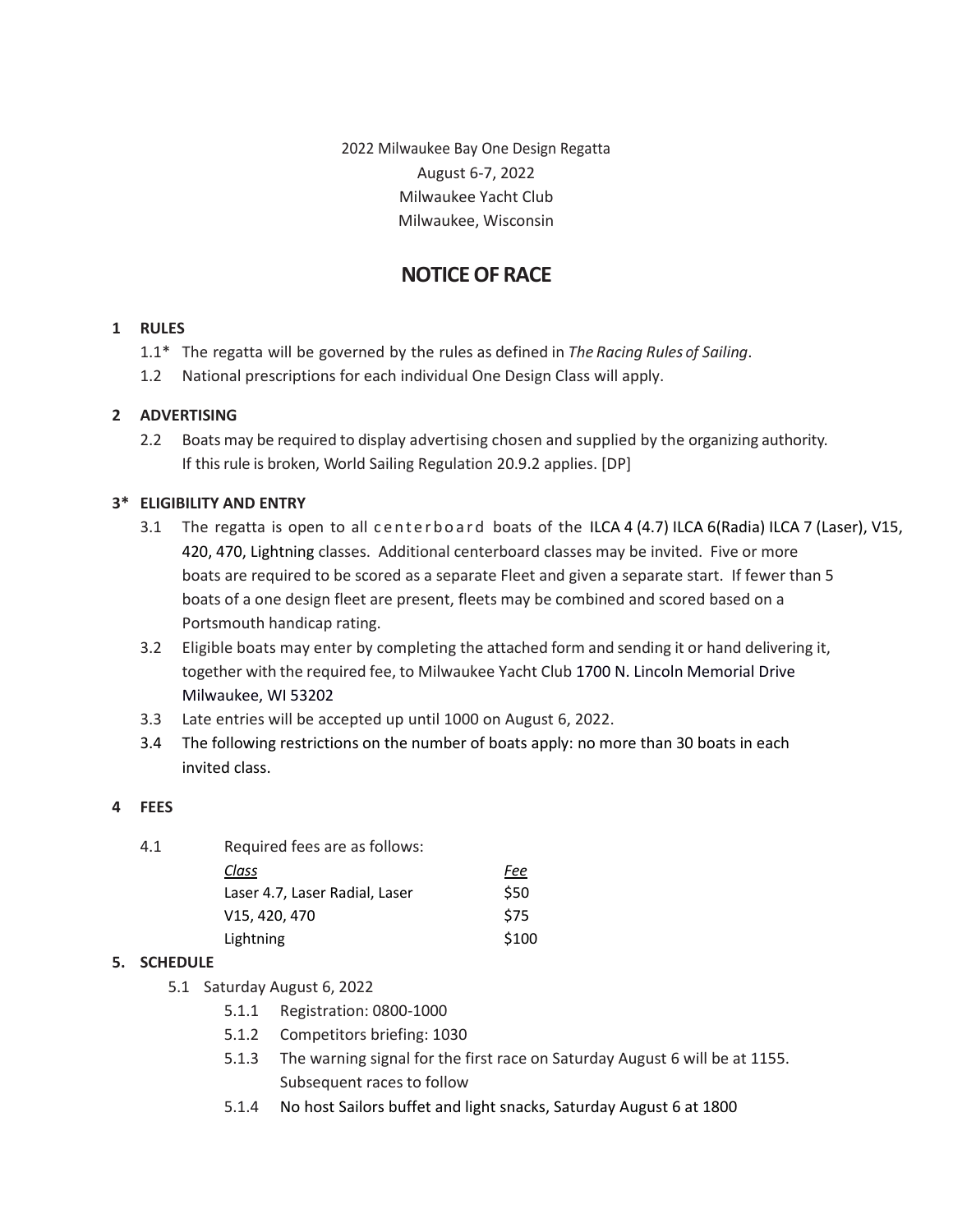## 5.2 Sunday August 7, 2021

- 5.2.1 The scheduled time of the warning signal for the first race on Sunday August 7 is 1055. Subsequent races to follow
- 5.3 Seven races are planned for all Fleets
- 5.4 On the last scheduled day of racing no warning signal will be made after 1600.

# 6 **SAILING INSTRUCTIONS**

6.1 The sailing instructions will be available on line and at time of registration

# 7 **VENUE**

7.1 Attachment A shows the location of the racing areas. The racing area will be approximately 0.5nm East of the North Gap channel in the Government Break-wall. In the event of inclement weather, the alternate racing venue will be inside the Government Break-wall.

# **8 THE COURSES**

The diagrams in Attachment B show the courses, including the approximate angles between legs, the order in which marks are to be passed, and the side on which each mark is to be left. The approximate course length will be 45 minutes

# **9 RRS 40.1 applies at all times when afloat**

## **10 PENALTY SYSTEM**

**a.** For the all classes RRS 44.1 will be in effect. There will be no alternative penalty

# **11 SCORING**

- 11.1 The scoring system will be low point scoring system appendix A RRS
- 11.2 One race is required to be completed to constitute a regatta.
- 11.3 (a) When fewer than five races have been completed, a boat'sseriesscore will be the total of her race scores.

(b) When from five to seven races have been completed, a boat's series score will be the total of her race scores excluding her worst score.

# **12 SUPPORT BOATS**

Support boats shall be marked with orange flag. [DP]

#### **13 BERTHING**

Boats may be kept in the MYC dry dock area or in the flushing channel adjacent to MYC at the permission of MYC Harbor master.

#### **14 RADIO COMMUNICATION**

Except in an emergency, a boat that is racing shall not make voice or data transmissions and shall not receive voice or data communication that is not available to all boats. [DP]